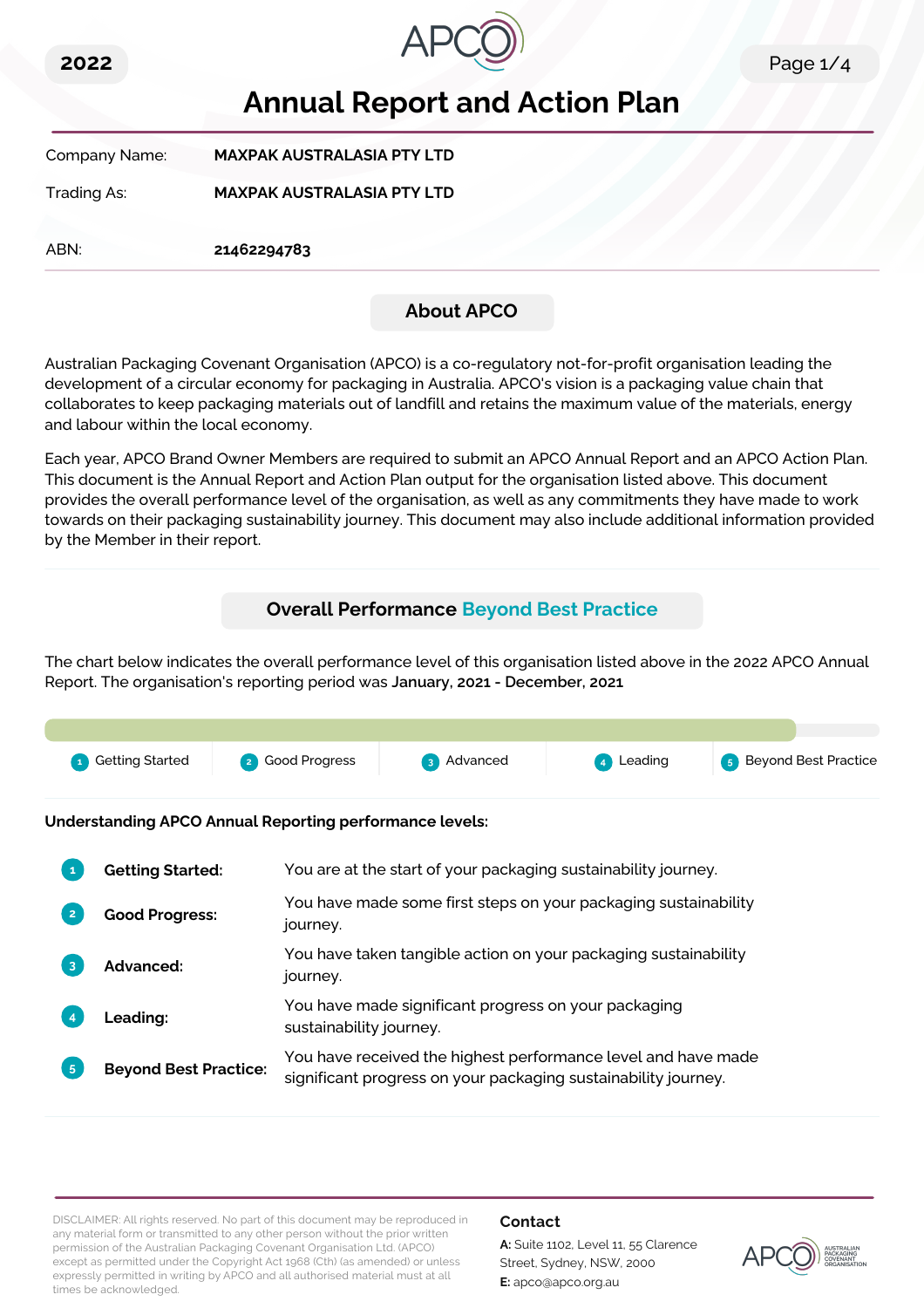

## **Additional Information**

The information below indicates additional information that the organisation included in their APCO Annual Report.

**Please tell us about any innovative packaging sustainability initiatives you have implemented during your chosen 12 month reporting period.**

Working through an update to all packaging.

Reconfiguring packaging for transport efficiency. Minimizing box size without reducing content.

Greater use of recycled materials

Removing hazardous materials from packaging - introduced PE wrap to replace PVC.

### **APCO Action Plan Commitments**

For each of the Packaging Sustainability Framework criteria listed below, a description is provided along with the commitments made by the organisation in their APCO Action Plan.

#### Criteria 1:

### **Governance & Strategy:**

This criteria considers actions to integrate packaging sustainability into business strategies.

- Develop a strategy that includes goals for packaging sustainability that addresses the Sustainable  $\bullet$ Packaging Guidelines (SPGs) or equivalent.
- Include a commitment to the 2025 National Packaging Targets and aim to integrate it within business processes.
- Communicate and promote packaging sustainability objectives and targets within your organisation and to external stakeholders (suppliers, final consumers, community groups etc.).

#### Criteria 2:

#### **Design & Procurement:**

This criteria considers actions taken to ensure that sustainability principles are considered in the design or procurement of both new and existing packaging through use of the Sustainable Packaging Guidelines (SPGs).

Use the Sustainable Packaging Guidelines to review our packaging to identify opportunities for improvement.

Criteria 3: **Recycled Content:**

This criteria considers actions taken to increase or optimise the amount of recycled material used by your organisation.

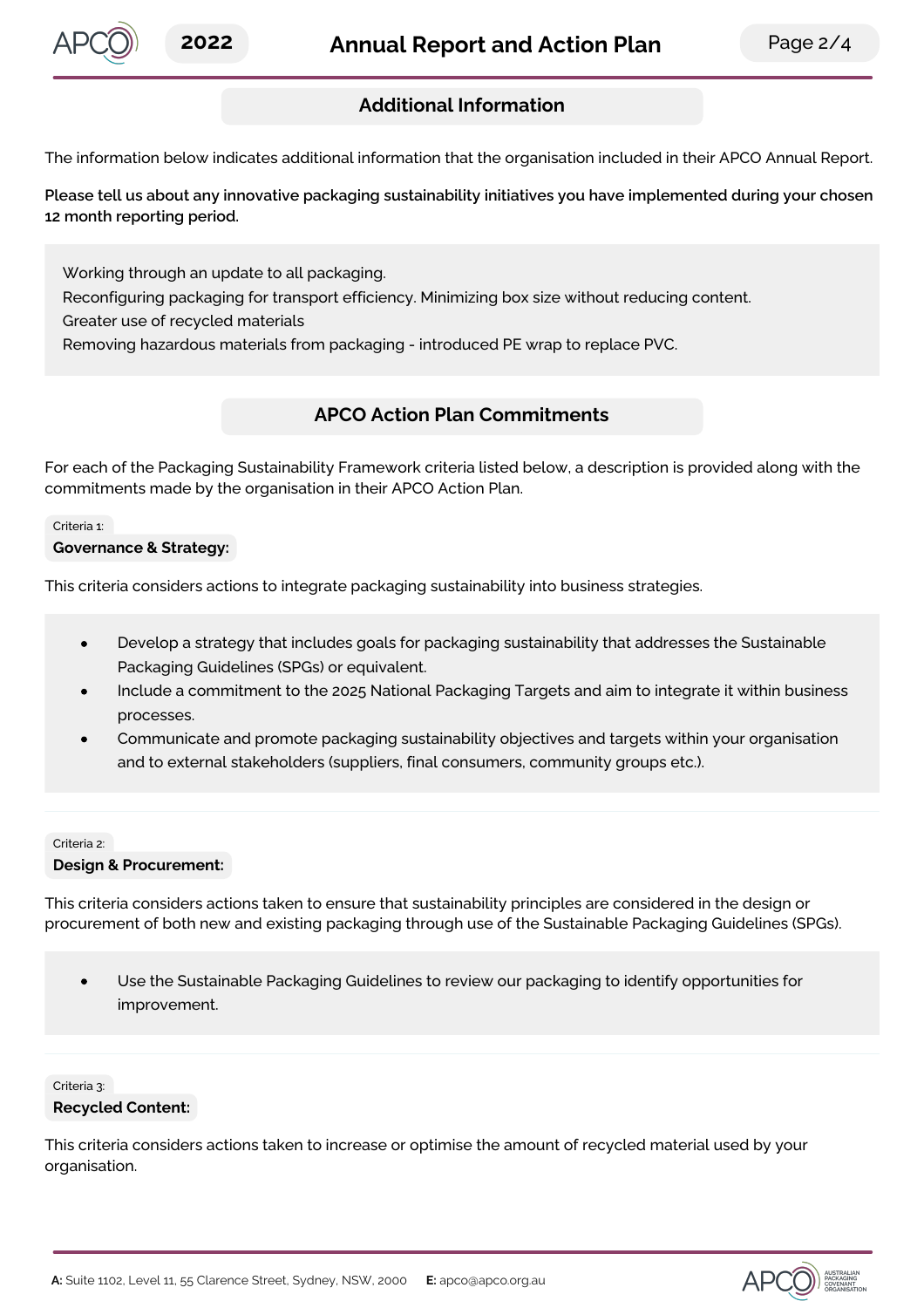

- Develop a policy or procedure to buy products and/or packaging made from recycled materials.
	- Aim to use recycled materials in any packaging where this is feasible, including:
		- Primary packaging  $\circ$
		- Secondary packaging  $\circ$
		- Tertiary packaging  $\circ$

#### Criteria 4: **Recoverability:**

This criteria considers actions taken to improve the recovery of packaging at end-of-life and increase use of reusable packaging.

 $\bullet$ Investigate whether all of our packaging is recyclable at end-of-life and identify any gaps and opportunities for greater reuse or recycling.

#### Criteria 5: **Disposal Labelling:**

This criteria considers the extent to which packaging has been labelled to help consumers determine what to do with packaging at end-of-life.

As packaging is updated or refreshed, add on-pack information for consumers on recyclability or  $\bullet$ correct disposal.

### Criteria 6: **On-site Waste:**

This criteria considers progress in increasing the amount of on-site solid waste being diverted from landfill.

Develop a system to collect and recycle used packaging generated at our facilities.  $\epsilon$ 

#### Criteria 7: **Problematic Materials:**

This criteria considers the extent to which organisations are actively phasing out problematic and unnecessary single-use plastic packaging and preventing/reducing litter.

- Undertake the following to help reduce the impact of litter:
	- Conduct regular clean-ups on-site  $\circ$
	- Look for opportunities to redesign packaging to eliminate components that may have the  $\circ$ propensity to become litter
	- Allow other companies on our complex to use our recycling skips  $\circ$